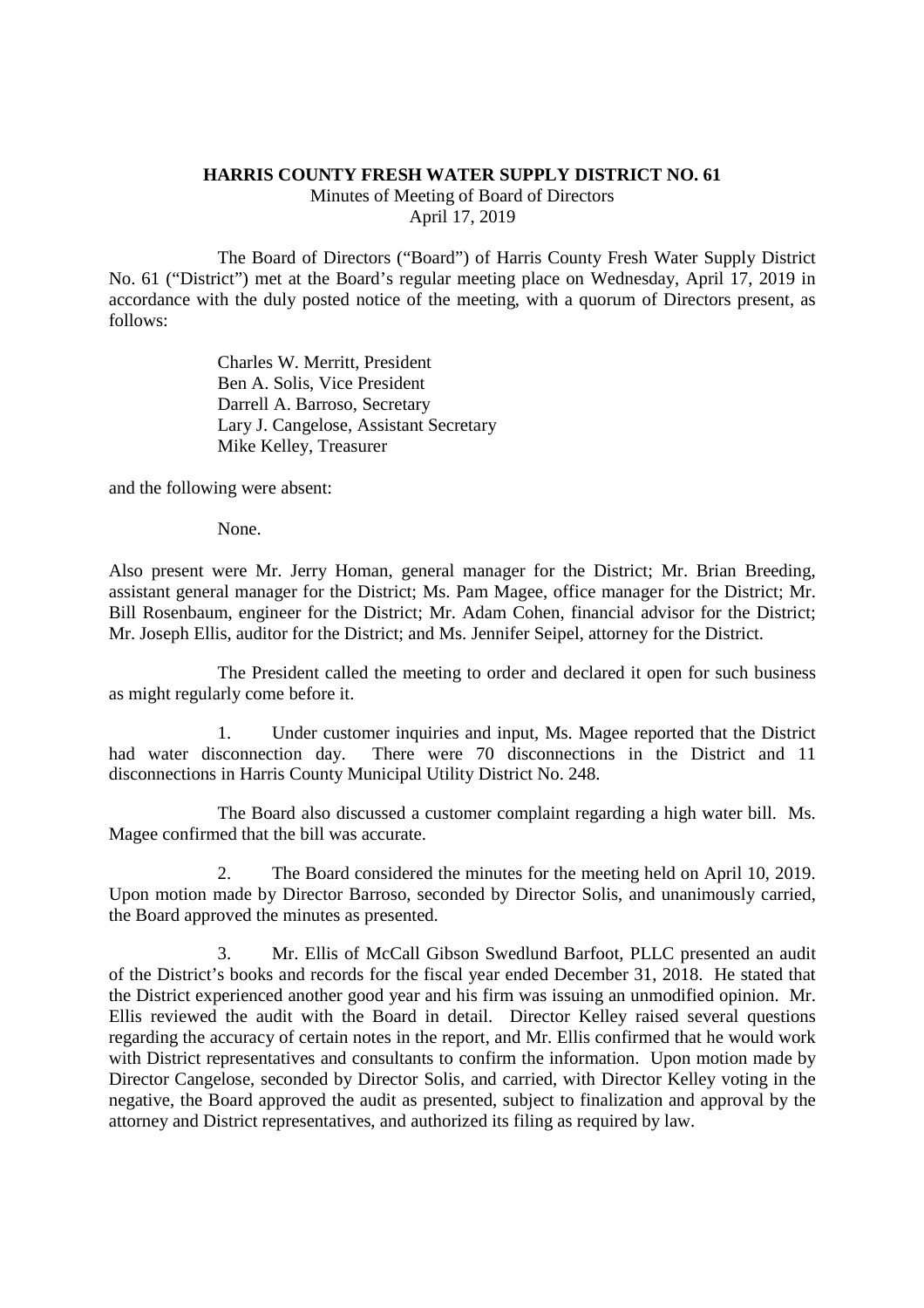4. Mr. Cohen then presented a financial analysis and plan of financing for a proposed 2019 refunding bond issue. At the recommendation of the financial advisor, upon motion made by Director Cangelose, seconded by Director Barroso, and unanimously carried, the Board approved SAMCO as the underwriter for the transaction.

Mr. Cohen then presented for the Board's review and approval a Preliminary Official Statement for the Series 2019 Refunding Bonds. The Board reviewed and considered approval of this document, as well as authorizing issuance of a notice of refunding. After review of the draft Preliminary Official Statement, upon motion duly made by Director Cangelose, seconded by Director Barroso, and unanimously carried, the Board approved the Preliminary Official Statement subject to further review and comment and the resolution authorizing the issuance and distribution of the Preliminary Official Statement and the provision of a notice of refunding.

The Board next reviewed a proposed bond order for the Series 2019 Refunding Bonds. The Bond Order establishes, among other things, the terms for sale of the bonds, the pledge of tax revenues for payment of the bonds, the tax exemption on interest on the bonds, and post-issuance compliance procedures to maintain the bonds' tax-exempt status. The order delegates authority to District officers and establishes the parameters under which the refunding bonds will be sold. To that extent, and in accordance with the analysis prepared by the District's financial advisor, the Board directed that the Bond Order reflect the following parameter: the minimum present value savings as a result of the issuance of the refunding bonds may not be less than 3%. The Bond Order should delegate to the District's general manager approval upon pricing and the authority to act on behalf of the District in the issuance, sale, and delivery of the Series 2019 Refunding Bonds, and to carry out all necessary acts and procedures including, but not limited to, entering into a bond purchase agreement, a paying agent/registrar agreement, and approving the Official Statement for the refunding bonds and any supplements thereto, with such officers to evidence their actions taken under such delegation of authority by execution of an Approval Certificate. After further review of the Bond Order, upon motion duly made by Director Cangelose, seconded by Director Barroso, and unanimously carried, the Board adopted the attached Bond Order for the Series 2019 Refunding Bonds.

Further, upon motion made by Director Cangelose, seconded by Director Barroso, and unanimously carried, the Board authorized all actions and execution of documents necessary for the issuance, approval and delivery of the bonds, and adopted the attached Order Authorizing Actions for Issuance, Approval and Delivery of the Series 2019 Refunding Bonds. Mr. Cohen thanked the Board for their time and left the meeting.

5. Mr. Rosenbaum next presented the engineer's report, a copy of which is attached hereto. The engineer reviewed a letter sent from his office in connection with the annexation of the property located at 11003 Jones Road. Upon motion made by Director Solis, seconded by Director Cangelose, and unanimously carried, the Board approved the engineer's report as presented.

6. The Board considered payment of the general fund bills. After review, upon motion made by Director Barroso, seconded by Director Cangelose, and unanimously carried, the Board approved payment of the general fund bills as presented.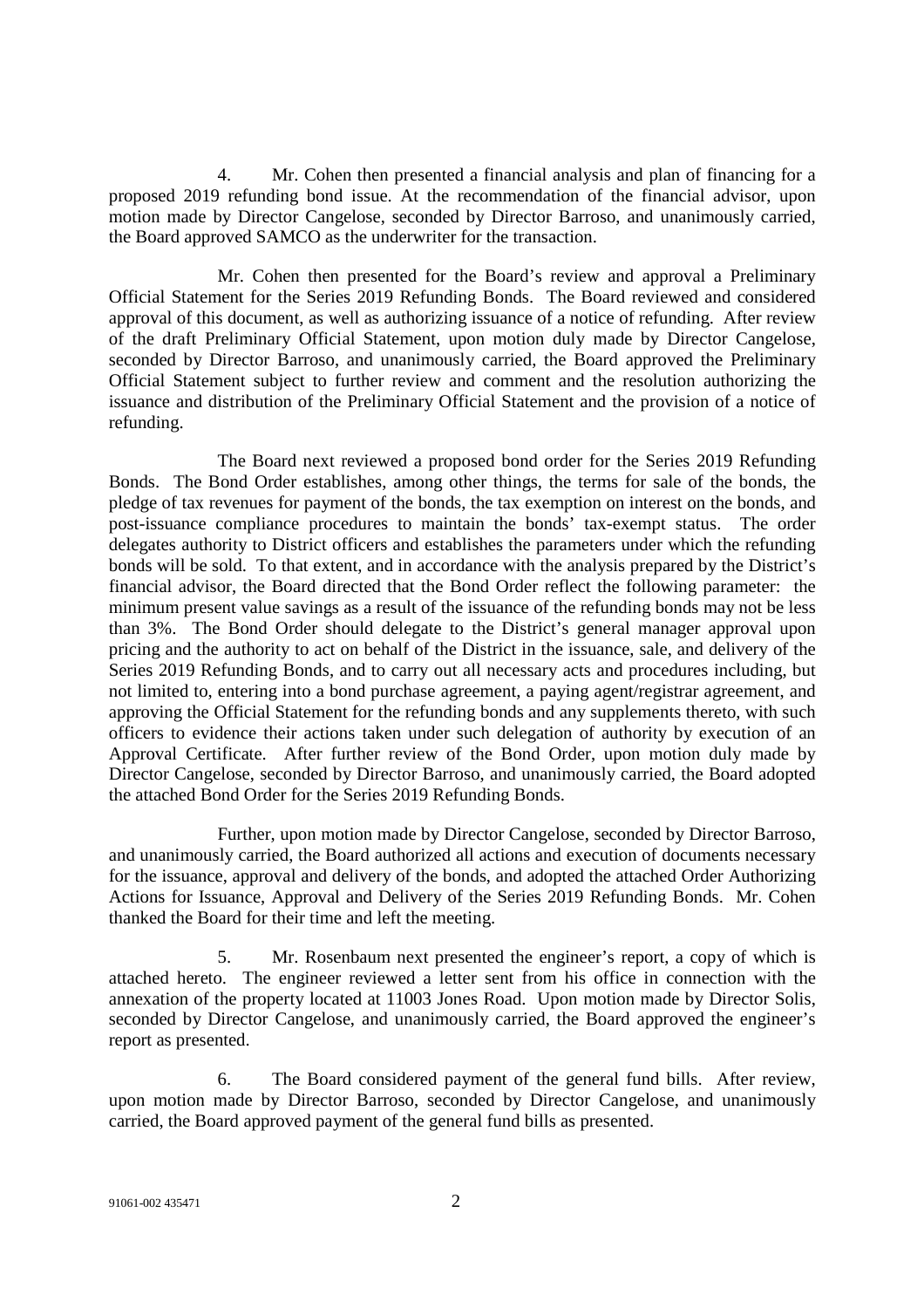7. Mr. Homan, Mr. Breeding, and Ms. Magee presented the management report. Mr. Breeding stated that he continues to work on the District's automated meter project.

Mr. Breeding also confirmed that the District's water conservation and drought contingency plans have been filed with the appropriate agencies.

The Board discussed the Jones Road superfund site, which is located outside the District's boundaries. The Board considered whether the District should include certain information relating to the situation on its Consumer Confidence Report. The Board decided to further consider the matter.

After additional discussion, upon motion made by Director Kelley, seconded by Director Solis, and unanimously carried, the Board approved the management report as presented.

8. The Board lastly considered items for the next Board meeting, including discussion of annexation of the tract located at 11220 F.M. 1960.

There being no further business to come before the Board, the meeting was adjourned.

Secretary